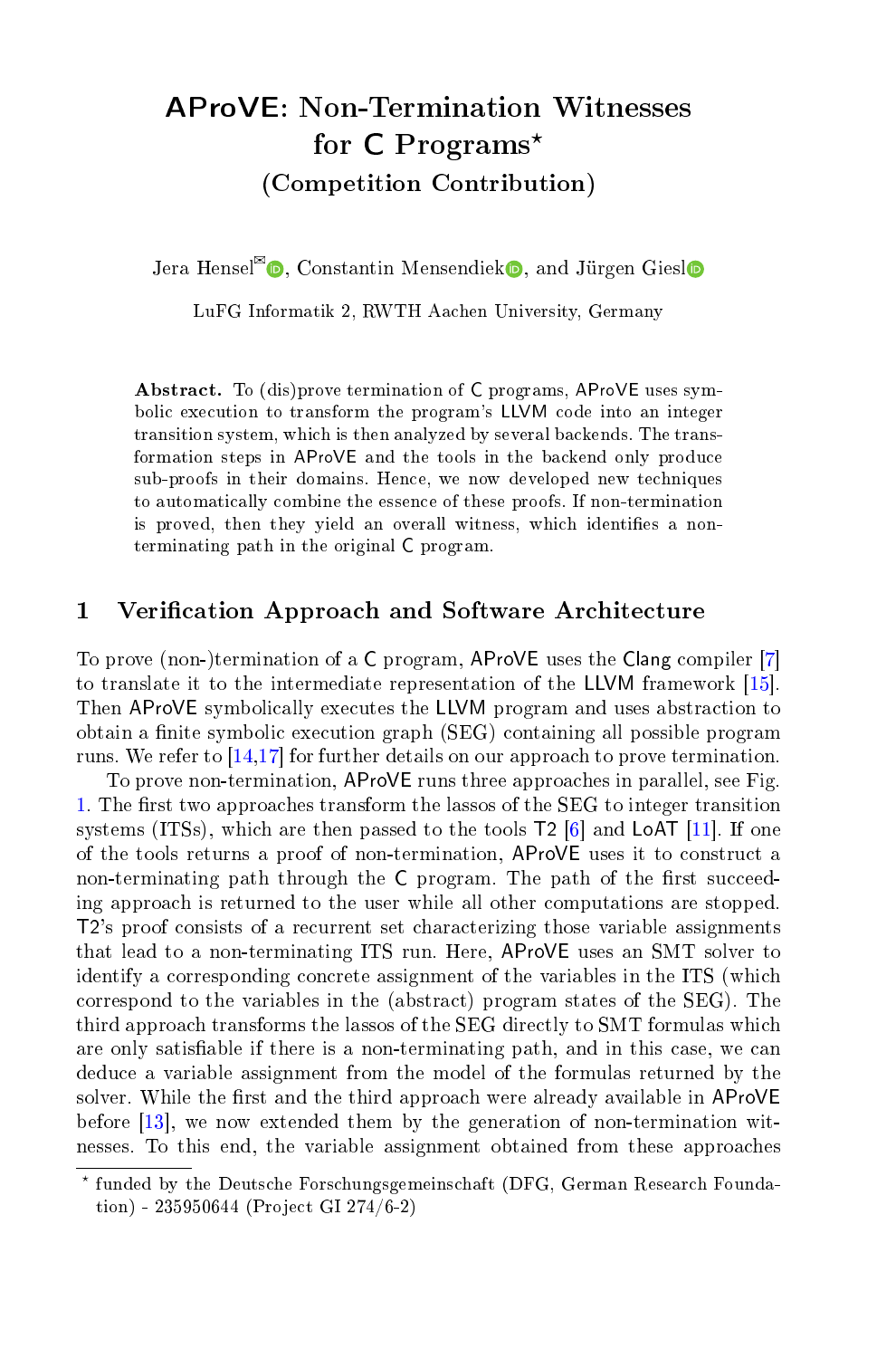<span id="page-1-0"></span>

Fig. 1: AProVE's Workflow for Non-Termination Analysis

is used by AProVE to step through the corresponding lasso of the SEG in order to obtain a concrete execution path which witnesses non-termination. To ensure that the generation of the path terminates, AProVE stops as soon as a program state of the SEG is visited twice. Thus, this approach only succeeds if the first loop on the path whose body is executed several times is already the non-terminating loop. However, it does not find non-termination witnesses for programs with several loops, where the non-terminating path first leads through several iterations of other loops before it ends in a non-terminating loop.

To handle such programs as well, we now developed a novel second approach for proving non-termination which uses our tool LoAT in the backend. To understand how LoAT finds non-termination proofs, consider the function f in Fig. [2.](#page-1-1) The first loop decrements  $x$  as long as x is positive and increments y by the same amount. Afterwards, the second loop does not terminate if y is greater than 1. Hence, the function f does not terminate if

result of chaining  $r_0$  and  $r_4$ . The exact simplication steps performed by LoAT in this example are shown in [Fig. 3c.](#page-2-0) Note that the final rule  $r_8$  starts from the initial function

the initial value of the parameter x is greater than 1. LoAT can detect such coherences in the corresponding ITS [\(Fig. 3a\)](#page-1-2) generated by AProVE. To this end, LoAT uses different forms of loop acceleration:  $r_0: f(x, y) \rightarrow \ell_1(x, 0)$  $r_1: \ell_1(x, y) \to \ell_1(x-1, y+1)$  [x > 0]  $r_2: \ell_1(x, y) \rightarrow \ell_2(x, y)$   $[x \leq 0]$ Finite acceleration combines several iterations of a looping rule into a new rule. LoAT applies this simplification to the rule  $r_1$  representing the first loop, resulting in the new rule  $r_4$  in [Fig. 3b.](#page-1-2) In the second looping rule  $r_3$ , the guard is invariant w.r.t. the update

<span id="page-1-2"></span>Fig. 3a: Corresponding ITS

void  $f(x, y)$  {  $y = 0;$ 

}

}

<span id="page-1-1"></span>while  $(x > 0)$  {  $x = x - 1;$  $y = y + 1;$ 

while  $(y > 1)$  $y = y;$ 

Fig. 2: Example C Function

|                                  | $r_4: \ell_1(x, y) \to \ell_1(0, y + x)$ [x > 0] |           |  |
|----------------------------------|--------------------------------------------------|-----------|--|
| $r_5: \ell_2(x,y) \to \infty$    |                                                  | [y > 1]   |  |
|                                  | $r_6$ $f(x, y) \rightarrow \ell_1(0, x)$         | $[x > 0]$ |  |
|                                  | $r_7: f(x,y) \rightarrow \ell_2(0,x)$            | $[x > 0]$ |  |
| $r_8: f(x,y) \rightarrow \infty$ |                                                  | [x>1]     |  |
|                                  |                                                  |           |  |

Fig. 3b: Simplied Rules

 $r_3: \ell_2(x, y) \to \ell_2(x, y)$  [y > 1] of the variables in this rule. In such a case, LoAT applies non-terminating acceleration, transforming  $r_3$  to  $r_5$ . Finally, *chaining* allows to represent the successive execution of two rules. For example, the rule  $r_6$  is the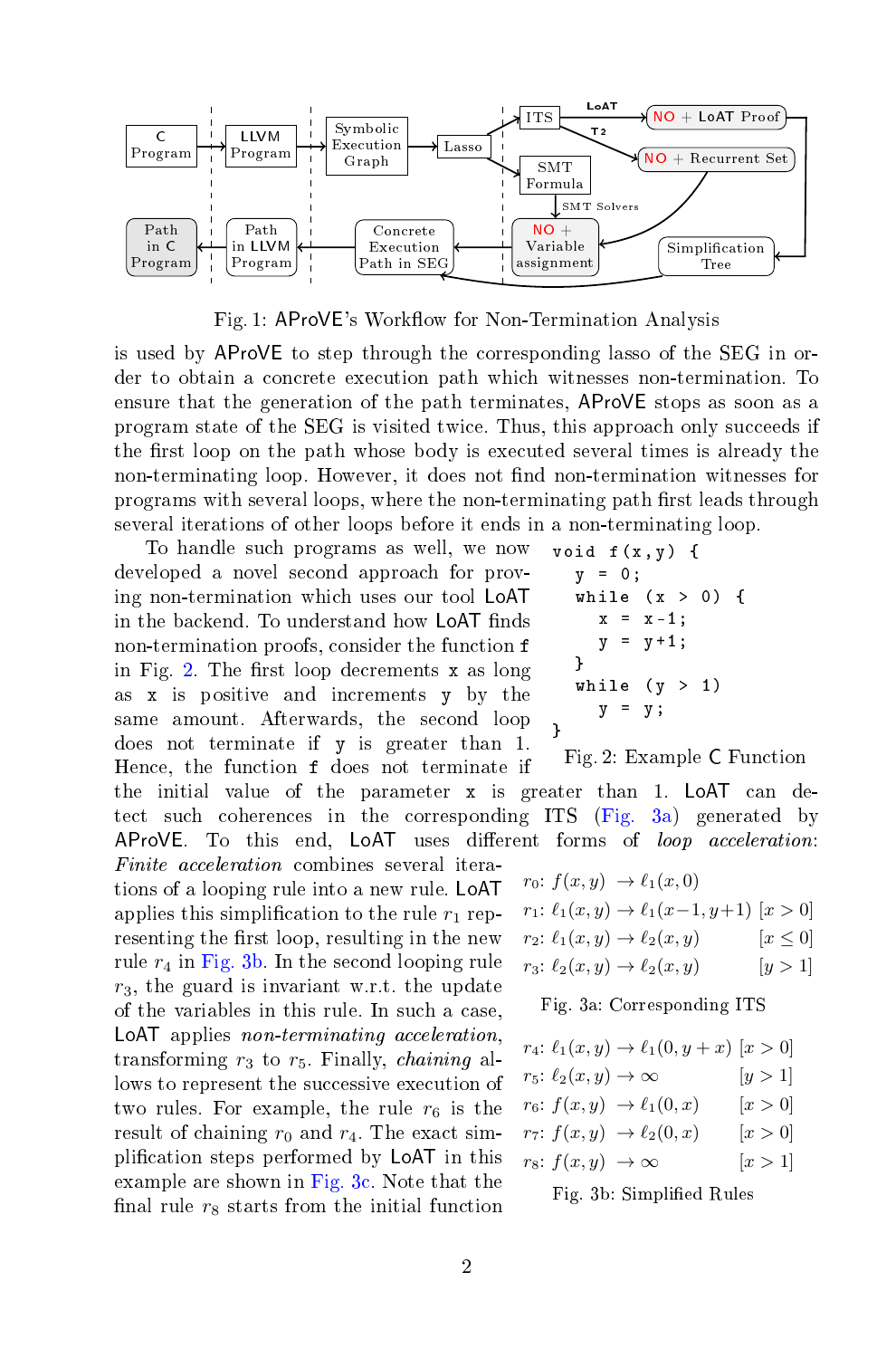symbol and directly goes to non-termination. Every variable assignment satisfying the respective final guard  $x > 1$  results in a non-terminating run.

The simplification tree in [Fig. 3c](#page-2-0) is also the starting point for our new technique to generate non-termination witnesses. AProVE constructs this tree from LoAT's proof output. Then, by processing the leaves of the simplication tree from left to right, a path through the SEG can be derived. To determine how often one has to traverse earlier loops on the path to the nonterminating loop, AProVE uses an SMT solver

<span id="page-2-0"></span>

Fig. 3c: Simplication Tree

to find a concrete variable assignment that satisfies the final guard. In our example, the final guard  $x > 1$  would be satisfied by  $\{x = 2, y = 0\}$ , for example. Consequently, the corresponding concrete execution path includes two iterations of the first loop before reaching the non-terminating second loop.

Once the path is constructed, AProVE extracts the LLVM program positions from the states, obtaining a non-terminating path through the LLVM program in form of a lasso. Using the Clang debug information output, AProVE then matches the LLVM lines to the lines in the C program. The resulting C witness can be validated by the tools CPAchecker [\[5\]](#page-4-7) and Ultimate Automizer [\[12\]](#page-4-8).

# 2 Discussion of Strengths and Weaknesses

In general, AProVE is especially powerful on programs where a precise modeling of the values of program variables and memory contents is needed to (dis)prove termination. However, on large programs containing many variables which are not relevant for termination, tools with CEGAR-based approaches are often faster. The reason is that AProVE does not implement any techniques to decide which variables are relevant for (non-)termination.

Furthermore, one of AProVE's most crucial weaknesses when proving nontermination in past editions of SV-COMP was to produce a meaningful witness. Therefore, in the two approaches for proving non-termination in AProVE that are based on T2 or on the direct analysis of lassos of the SEG, we added the novel techniques presented in the current paper to generate non-termination witnesses from the obtained variable assignments. Here, the problem is that when computing a concrete execution path, we cannot be sure when to stop the computation: Whenever we visit a program position repeatedly, we do not know if this position is part of the non-terminating loop of the lasso, or if it is still part of the finite path to the non-terminating loop.

In contrast, in our new approach based on LoAT, the simplication tree allows us to infer the order in which the loops of the program are traversed and this tree also contains the information which loop is the non-terminating one. Thus, this approach extends AProVE's power substantially, since it can find non-termination witnesses for programs where all non-terminating paths lead through several iterations of more than one loop. On the other hand, there are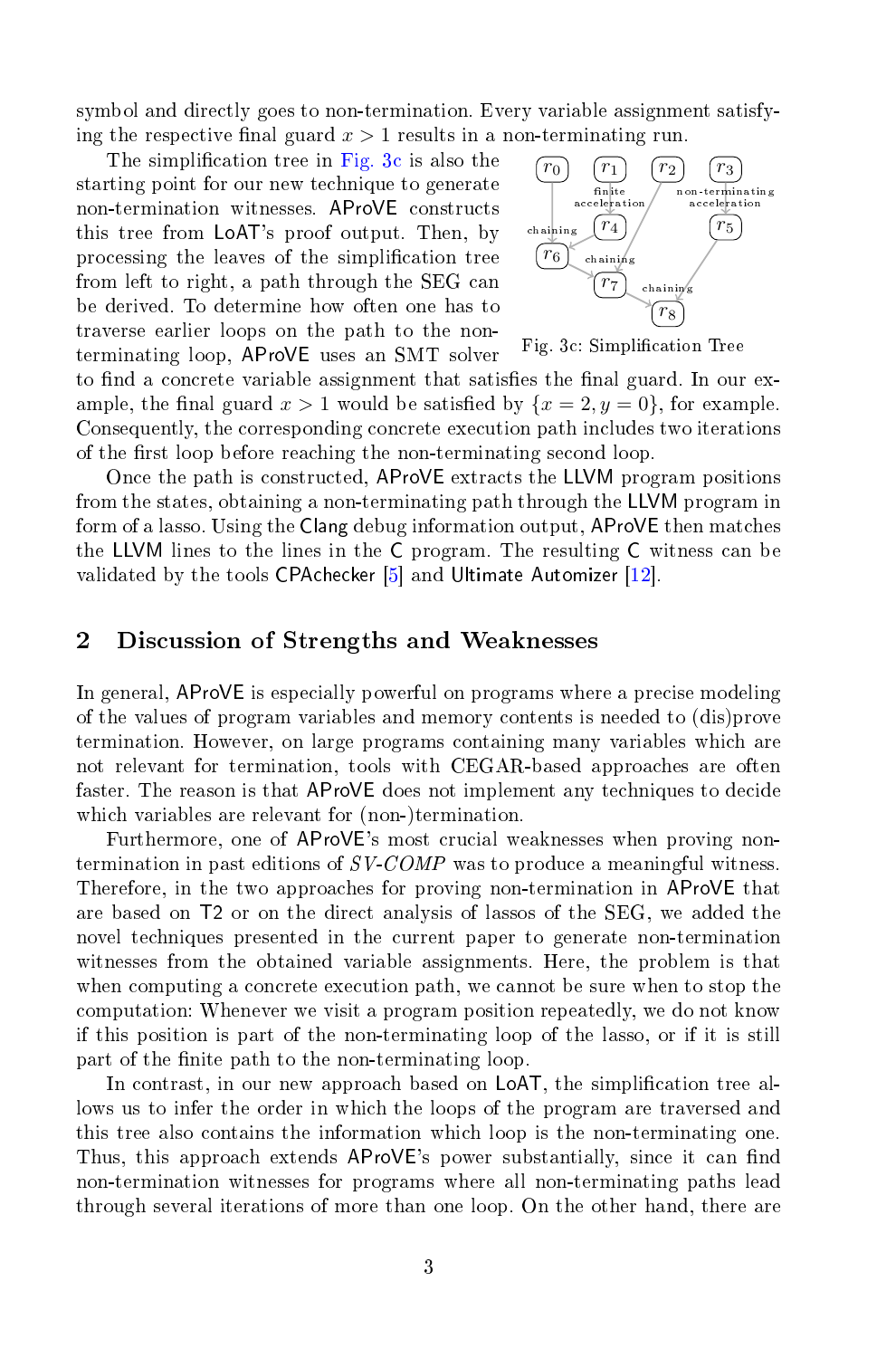also examples where the other two approaches outperform the approach based on LoAT, e.g., if T2 finds a non-termination proof and LoAT does not. Our observation is that especially for small programs containing only a single loop, the other approaches are often faster. This is also confirmed by our results in the Termination category of SV-COMP 2022: While in the sub-categories MainControlFlow and MainHeap, 83% of the non-termination proofs are found using T2 or the direct SMT approach, in Termination-Other, 95% of the non-termination proofs result from the LoAT approach. This set consists of especially large programs, which often contain more than one loop.

More information about SV-COMP 2022 including the competition results can be found in the competition report [\[3\]](#page-3-0).

# 3 Setup and Configuration

AProVE is developed in the "*Programming Languages and Verification*" group headed by J. Giesl at RWTH Aachen University. On the web site [\[2\]](#page-3-1), AProVE can be downloaded or accessed via a web interface. Moreover, [\[2\]](#page-3-1) also contains a list of external tools used by AProVE and a list of present and past contributors.

In  $SV\text{-}COMP\text{-}2022$ , AProVE only participates in the category "Termination". All files from the submitted archive must be extracted into one folder. AProVE is implemented in Java and needs a Java 11 Runtime Environment. Moreover, AProVE requires the Clang compiler [\[7\]](#page-4-0) to translate C to LLVM. To analyze the resulting ITSs in the backend, AProVE uses LoAT [\[11\]](#page-4-5) and T2 [\[6\]](#page-4-4). Furthermore, it applies the satisfiability checkers  $Z3 [8]$  $Z3 [8]$ , Yices  $[9]$ , and MiniSAT  $[10]$  in parallel (our archive contains all these tools). As a dependency of T2, Mono [\[16\]](#page-4-12) (version  $\geq$  4.0) needs to be installed. Extending the path environment is necessary so that AProVE can find these programs. Using the wrapper script aprove.py in the BenchExec repository, AProVE can be invoked, e.g., on the benchmarks defined in aprove. xml in the  $SV\text{-}COMP$  repository. The most recent version of AProVE with the improved witness generation can be downloaded at [\[1\]](#page-3-2).

Data Availability Statement. All data of SV-COMP 2022 are archived as described in the competition report [\[3\]](#page-3-0) and available on the [competition web site.](https://sv-comp.sosy-lab.org/2022/) This includes the verification tasks, results, witnesses, scripts, and instructions for reproduction. The version of our verifier as used in the competition is archived together with other participating tools [\[4\]](#page-3-3).

# References

- <span id="page-3-2"></span>1. AProVE: <https://github.com/aprove-developers/aprove-releases/releases>
- <span id="page-3-1"></span>2. AProVE Website: <https://aprove.informatik.rwth-aachen.de/>
- <span id="page-3-0"></span>3. Beyer, D.: Progress on software verification: SV-COMP 2022. In: Proc. TACAS '22. LNCS (2022)
- <span id="page-3-3"></span>4. Beyer, D.: Verifiers and validators of the 11th Intl. Competition on Software Verification (SV-COMP 2022). Zenodo (2022), <https://doi.org/10.5281/zenodo.5959149>